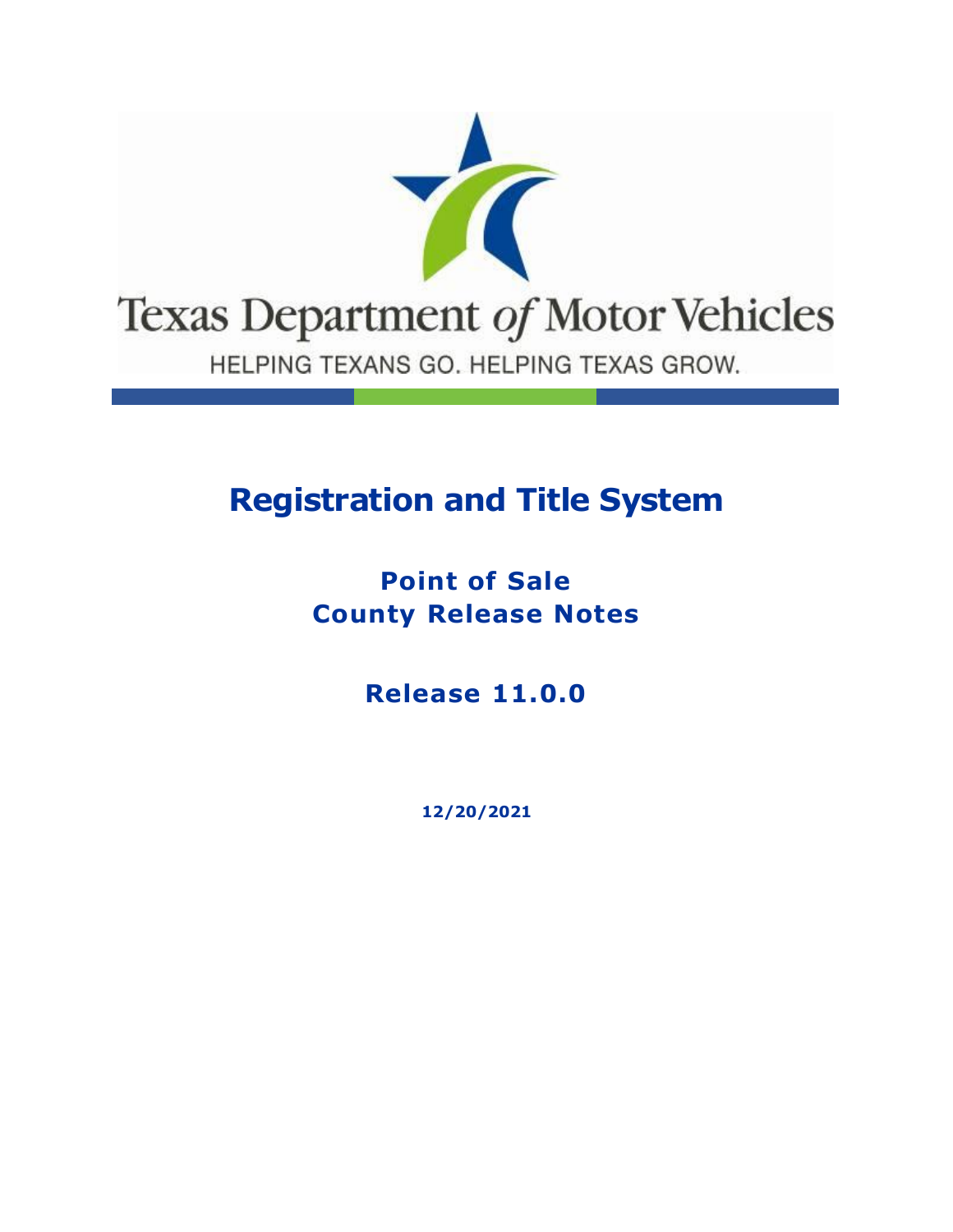

# **Contents**

### **Table 1: Revision Table**

| <b>Version</b> | <b>Date</b>      | <b>Description</b> | <b>Author</b> |
|----------------|------------------|--------------------|---------------|
| <b>L.U</b>     | 2/20/2021<br>⊥∠/ | Initial document   | DeMar         |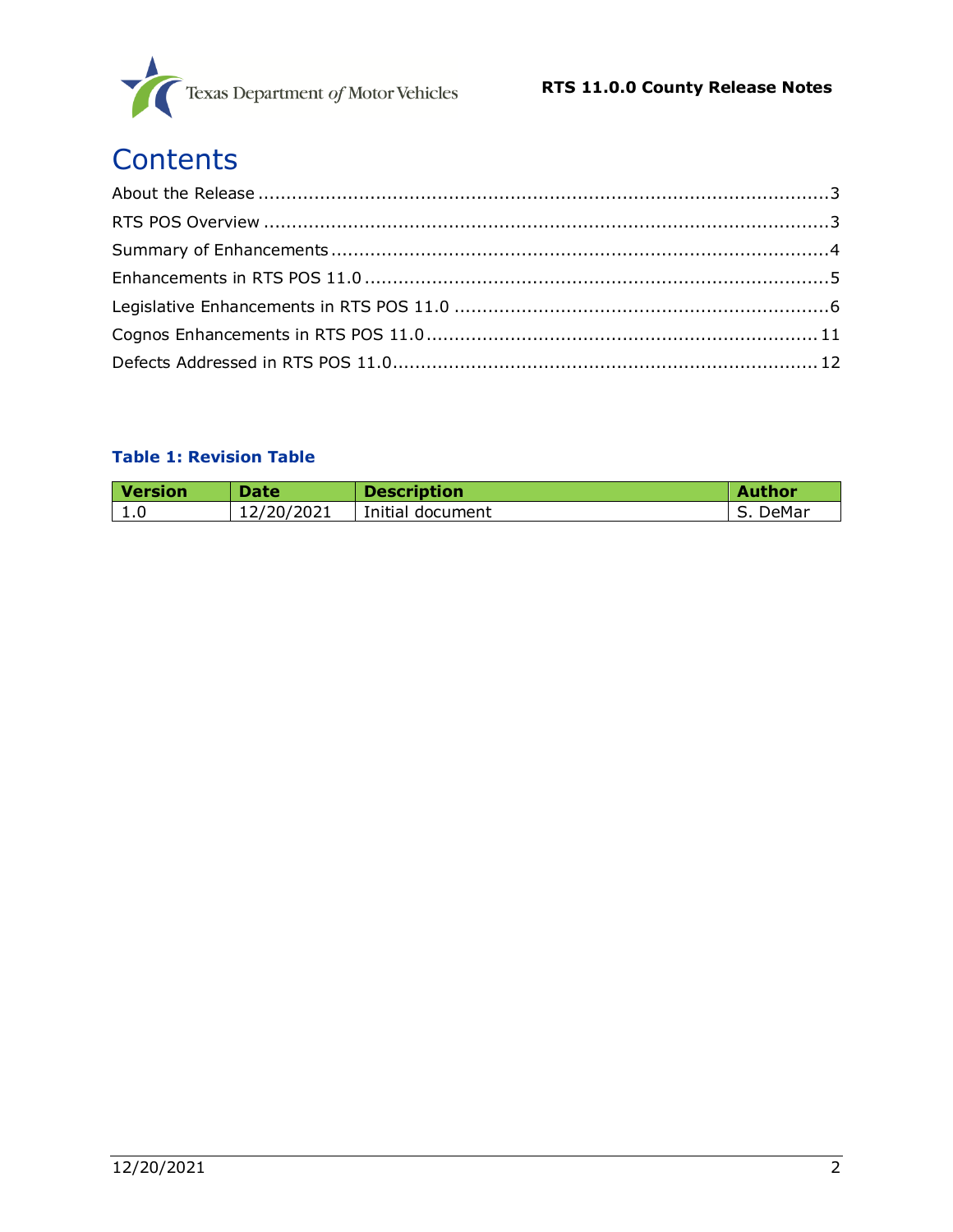

### <span id="page-2-0"></span>About the Release

These Release Notes contain information about new features, enhancements, and reported issues resolved in this release of the Registration and Title System Point of Sale (RTS POS).

Release Notes are located under the **Release Notes & Support** tab on the TAC Hub [\(www.txdmv.gov/tax-assessor-collectors\)](http://www.txdmv.gov/tax-assessor-collectors).

| <b>Webinars &amp; Presentations</b> | Release Notes & Support | Resources | <b>Training</b> | <b>Equipment Guide</b> |  |
|-------------------------------------|-------------------------|-----------|-----------------|------------------------|--|
|                                     |                         |           |                 |                        |  |
| RTS Release Notes                   |                         |           |                 |                        |  |
| > RTS 10.1.0                        |                         |           |                 |                        |  |
| > RTS 9.9.0                         |                         |           |                 |                        |  |
| > RTS 9.8.0                         |                         |           |                 |                        |  |
| > RTS 9.7.0                         |                         |           |                 |                        |  |
| $\triangleright$ RTS 9.6.2          |                         |           |                 |                        |  |
| RTS 9.6.1                           |                         |           |                 |                        |  |
| > RTS 9.6.0                         |                         |           |                 |                        |  |
| > RTS 9.5.1                         |                         |           |                 |                        |  |
| > RTS 9.5.0                         |                         |           |                 |                        |  |

### <span id="page-2-1"></span>RTS POS Overview

The refactored RTS POS is a web-based application designed to process vehicle registrations, titles, and temporary permits for Texas motorists. RTS POS provides functions for cash accounting, funds allocations, and a full audit trail along with inventory control for license plates, windshield/plate stickers, and temporary permits.

### **Getting Help**

When logged in to the RTS POS, you can display reference information about using the RTS POS and get specific application-level help.

- To get application-level help, click **Help** on the page you are viewing
- To see the entire user assistance web site, select **Help** > **User Guide** on the main page action bar.

### **Additional Resources**

For additional resources for the RTS POS, see the TAC hub [\(www.txdmv.gov/tax-assessor-collectors\)](http://www.txdmv.gov/tax-assessor-collectors). Open the **Resources** tab, select **Publications & Manuals** | **TAC** | **RTS Support**.

| <b>Publications &amp; Manuals</b>                            |                                                              |
|--------------------------------------------------------------|--------------------------------------------------------------|
| Dealers<br><b>Motorists</b>                                  | <b>Motor Carriers</b><br>TAC.<br>Other                       |
| Category                                                     | RTS Support                                                  |
| D. Tax Assessor-Collectors<br>D InfoXchanges & Presentations | Accessing DTA Files                                          |
| D. Foreclosure Charts<br>D. Reference                        | Adding a Cognos Report User                                  |
| RTS Support                                                  | Cognos Report Title & Data Content Job Aid                   |
| D. RTS Release Notes                                         | Cognos Reports                                               |
| <sup>D</sup> Duick Reference<br>D. webAGENT                  | Cognos Reports Crosswalk Table Tent                          |
| $D$ LMS                                                      | Customizable Press Release: Delinquent Transfer Notification |
|                                                              | Daily Reconciliation Reports Job Aid                         |
|                                                              | FAQs: Cognos Reporting                                       |
|                                                              | FAQs: RTS Point of Sale                                      |
|                                                              | FAQs: RTS Search by Owner                                    |
|                                                              | How to Print a Cognos Report                                 |
|                                                              | Job Aid Cognos Reports Length of Availability                |
|                                                              | lion died Privation 2019                                     |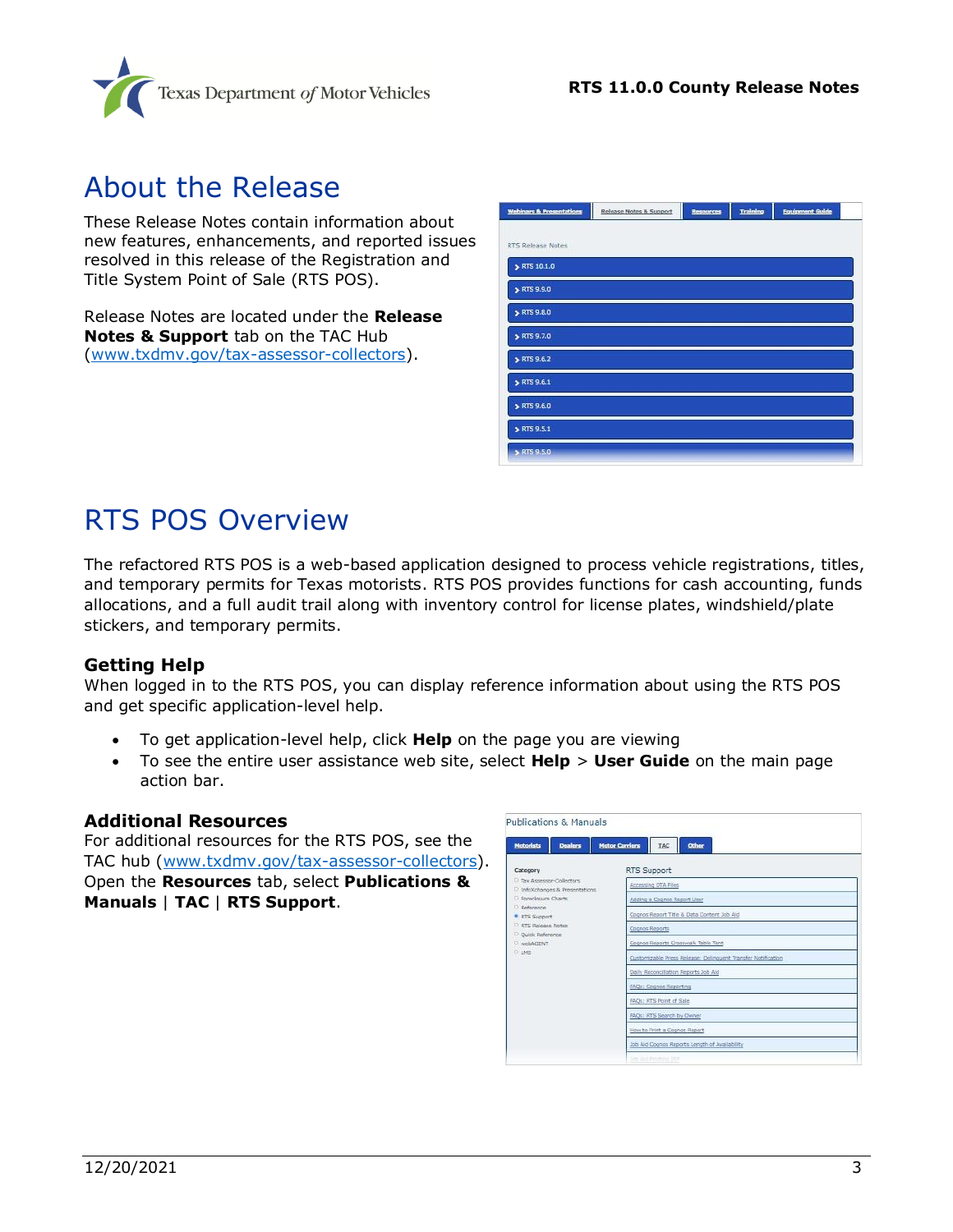

## <span id="page-3-0"></span>Summary of Enhancements

| <b>RRTS-2140</b> | Resolved Inability to Process Disabled Placard Transactions                                                                                          |
|------------------|------------------------------------------------------------------------------------------------------------------------------------------------------|
| <b>RRTS-6585</b> | Removed the Check No. field from the Funds Key Selection screen (KEY021) and<br>Disabled the Check radio button on the Funds Payment screen (ACC020) |
| RRTS-29372       | New Louisiana State University Purple (crossover) Specialty License Plate                                                                            |
| RRTS-28906       | New Presidential Service Badge Specialty License Plate (HB 1081)                                                                                     |
| RRTS-29012       | New Boringueneers Congressional Gold Medal Specialty License Plate (HB 912)                                                                          |
| RRTS-29016       | New Specialty License Plate: Family First (SB 1123)                                                                                                  |
| RRTS-29018       | New Specialty License Plate: Make-A-Wish (HB 1863)                                                                                                   |
| RRTS-29030       | New U.S. Navy Submarine Service (Officer & Enlisted) Specialty License Plate (SB<br>791)                                                             |
| RRTS-29669       | Added the ISA to Disabled Veteran License Plates (SB 792)                                                                                            |
| RRTS-29678       | Extend Online Renewal to 12 Months Past the Expiration Date (HB 2152)                                                                                |
| COG-535          | Updated the EFT Remittances New Order Vendor Specialty Plates Report                                                                                 |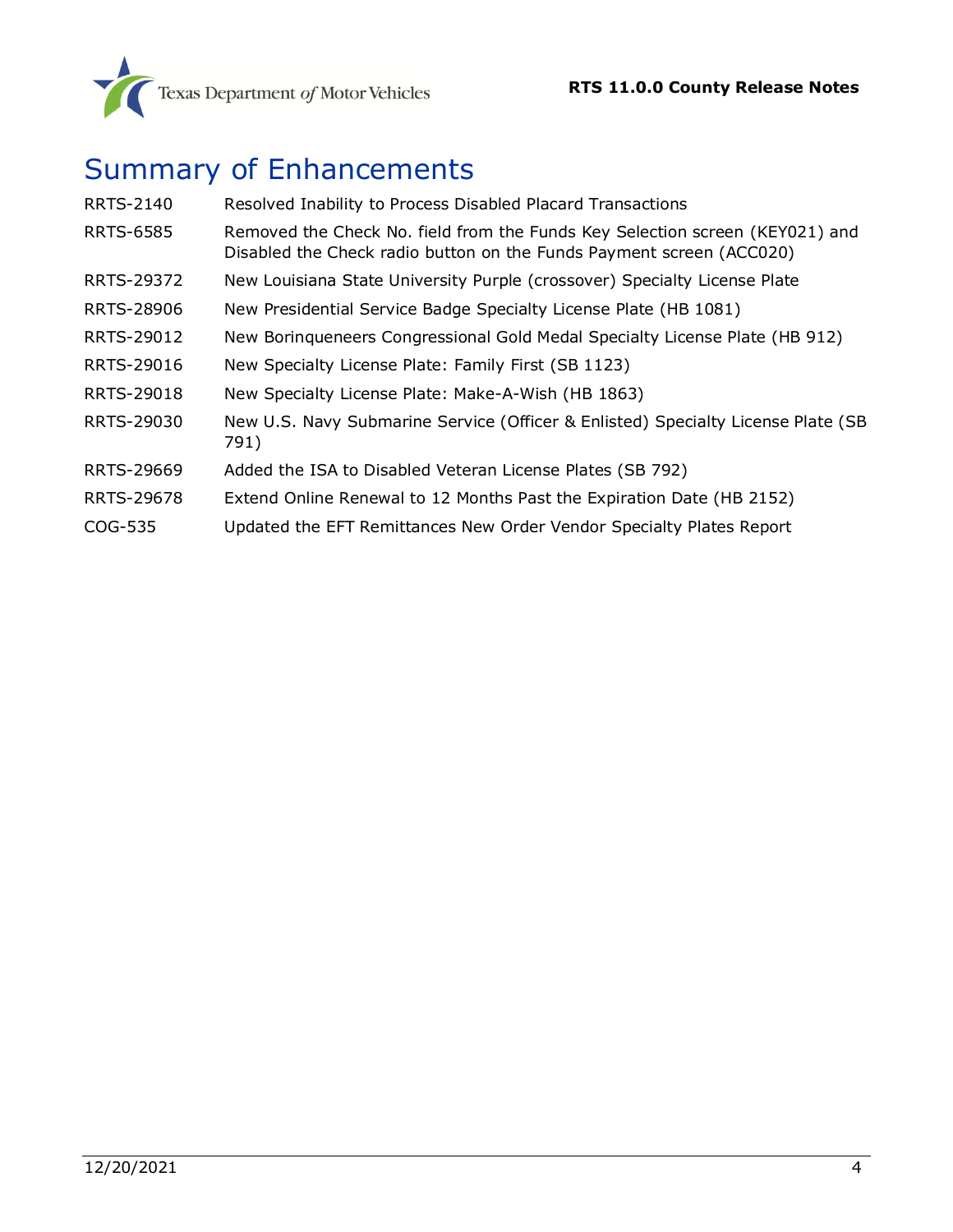

### <span id="page-4-0"></span>Enhancements in RTS POS 11.0

### <span id="page-4-1"></span>**[RRTS-2140](https://jira.txdmv.gov/browse/RRTS-2140) Resolved Inability to Process Disabled Placard Transactions**

**Previously:** Cannot process a disabled placard transaction with other transactions for same customer.

**Change:** Able to process a disabled placard transaction with other transactions for same customer.

### <span id="page-4-2"></span>**RRTS-6585 Removed the Check No. field from the Funds Key Selection screen (KEY021) and Disabled the Check radio button on the Funds Payment screen (ACC020)**

**Previously:** Prior to January 2014, if a county paid their remittance with a check, users selected **Check** as the method of payment on the **Funds Payment** (ACC020) screen, and then entered the check number on the **Funds Key Selection** (KEY021) screen.

**Change:** Acceptance of checks for funds remittance was eliminated in January 2014, so there is no longer a need for the counties to select **Check** as a method of payment and enter a check number. **Check** as method of payment on the **Funds Payment** (ACC020) screen was removed, in addition to the **Check No.** field on the **Funds Key Selection** (KEY021).

### <span id="page-4-3"></span>**RRTS-29372 New Louisiana State University Purple (crossover) Specialty License Plate**

The new Louisiana State University (LSU) Purple crossover plate has 6 characters while the motorcycle plate has only 5 characters.



The new LSU Purple crossover plate is available for the following Registration Classes.

| 25, 26 | PASSENGER               |
|--------|-------------------------|
| 35, 36 | <b>TRUCK</b>            |
| 20, 22 | MOPED, MOTORCYCLE       |
| 37, 38 | TRAILER, TRAVEL TRAILER |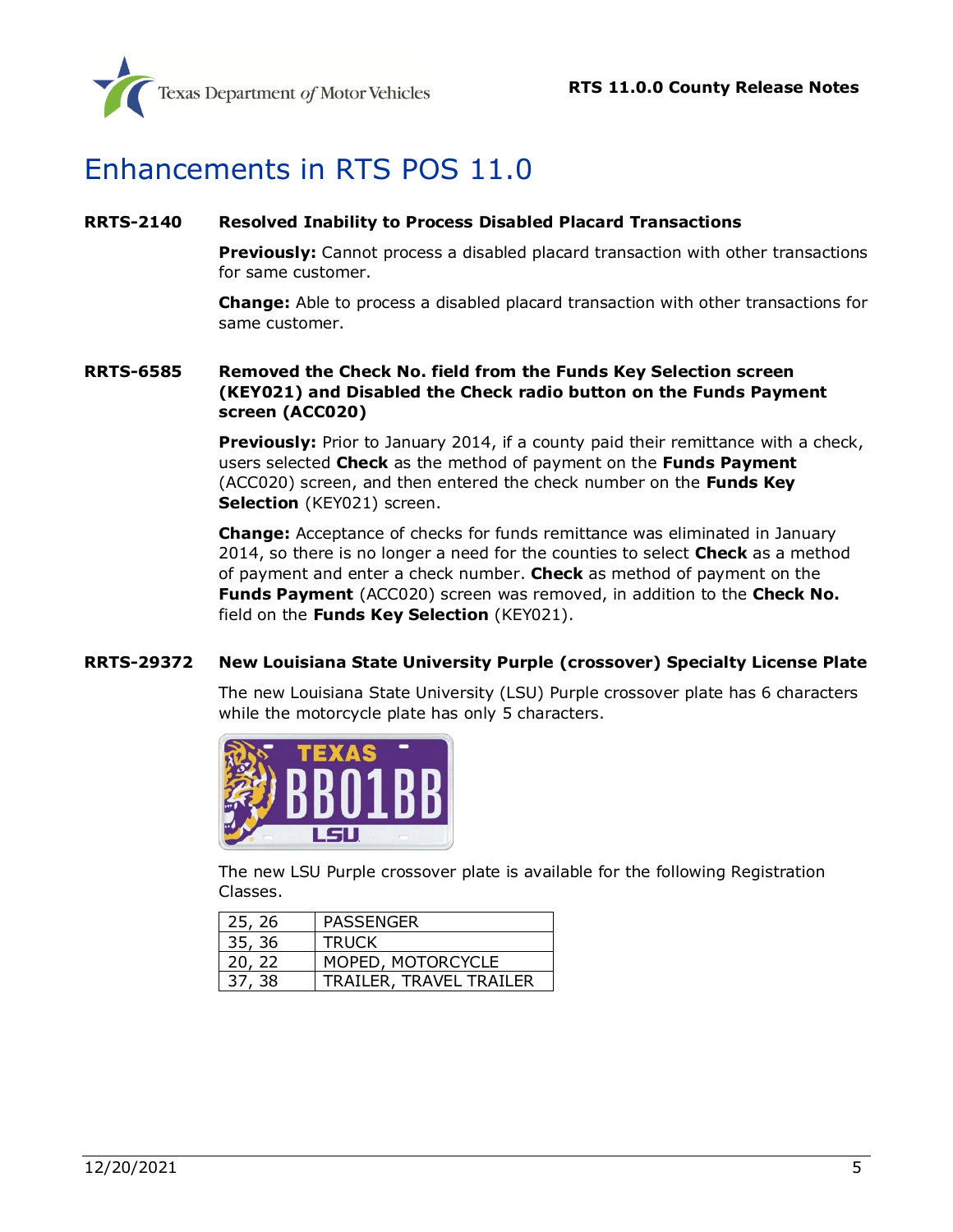

The new LSU Purple crossover plate is available in the My Plates program as a category C (personalized) and a category D (Background Only) for the terms and prices below:

|                   | One year | Three-year | <b>Five-year</b> |
|-------------------|----------|------------|------------------|
| <b>Background</b> | \$50.00  | \$130.00   | \$175.00         |
| Personalized      | \$150.00 | \$400.00   | \$450.00         |

New orders for the existing state LSU collegiate specialty license plate are discontinued, but renewals, replacements, exchanges, and title transactions can still occur.

### <span id="page-5-0"></span>Legislative Enhancements in RTS POS 11.0

#### <span id="page-5-1"></span>**RRTS-28906 New Presidential Service Badge Specialty License Plate (HB 1081)**

The Presidential Service Badge is a badge of the United States military issued to service members who serve as full-time military staff to the President of the United States. Each badge is stamped with a unique serial number which, when issued, associates that badge with a specific individual.

The Presidential Service Badge specialty license plate is available for the following Registration Classes.

| 25, 26 | PASSENGER                      |
|--------|--------------------------------|
| 35, 36 | <b>TRUCK</b>                   |
| 20, 22 | MOPED, MOTORCYCLE              |
| 37, 38 | <b>TRAILER, TRAVEL TRAILER</b> |



Users of this plate will pay registration and local fees. There is no specialty plate fee, but registration and local fees must be paid.

The Presidential Service Badge Disabled Veteran specialty license plate is available for the following Registration Classes.

| 25, 26 | PASSENGER         |
|--------|-------------------|
| 35, 36 | <b>TRUCK</b>      |
| 20, 22 | MOPED, MOTORCYCLE |

For Disabled Veterans, the first set has a \$3 specialty plate fee and no registration or local fees. Additional sets have no specialty plate fee but have registration and local fees.

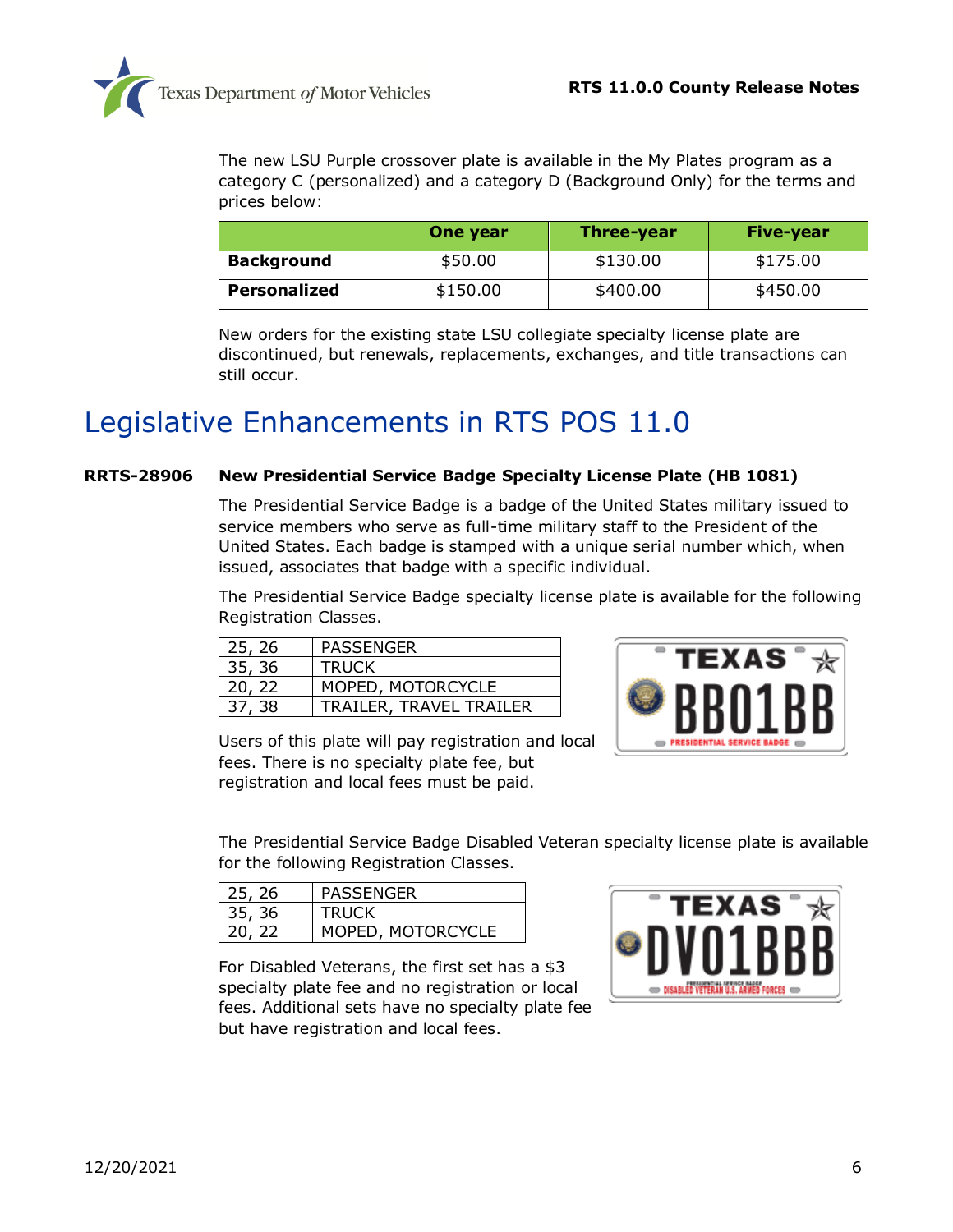

#### <span id="page-6-0"></span>**RRTS-29012 New Borinqueneers Congressional Gold Medal Specialty License Plate (HB 912)**

The Borinqueneers Congressional Gold Medal is a Congressional Gold Medal awarded to Puerto Rico's 65th Infantry Regiment. This specialty license plate displays the Borinqueneers Congressional Gold Medal emblem and the words **Borinqueneers Congressional Gold Medal** at the bottom of each plate. Unless personalized, the specialty license plate pattern must start or end with the letter **B**. For personalized Disabled Veteran plates, the personalized pattern must have the letters "DV" either at the front or the end of the pattern.





The Borinqueneers Congressional Gold Medal specialty license plate is available for the following Registration Classes.

| 25, 26 | <b>PASSENGER</b>  |
|--------|-------------------|
| 35, 36 | <b>TRUCK</b>      |
| 20, 22 | MOPED, MOTORCYCLE |

The first set has no specialty plate fee, nor registration and local fees. Additional sets have no specialty plate fee but have registration and local fees.

For Disabled Veterans, the first set has a \$3 specialty plate fee and no registration or local fees. Additional sets have no specialty plate fee and have registration and local fees.

#### <span id="page-6-1"></span>**[RRTS-29016](https://jira.txdmv.gov/browse/RRTS-29016) New Specialty License Plate: Family First (SB 1123)**

The Family First specialty license plate is available for the following Registration Classes.

| 25, 26 | PASSENGER               |
|--------|-------------------------|
| 35, 36 | <b>TRUCK</b>            |
| 20, 22 | MOPED, MOTORCYCLE       |
| 37, 38 | TRAILER, TRAVEL TRAILER |

From the \$30 specialty plate fee, \$22 goes to an account created by the Comptroller of Public Accounts. Money deposited to that account may be used only by the Texas Education Agency to make grants to a nonprofit organization whose primary purpose is promoting in schools the importance of fatherhood.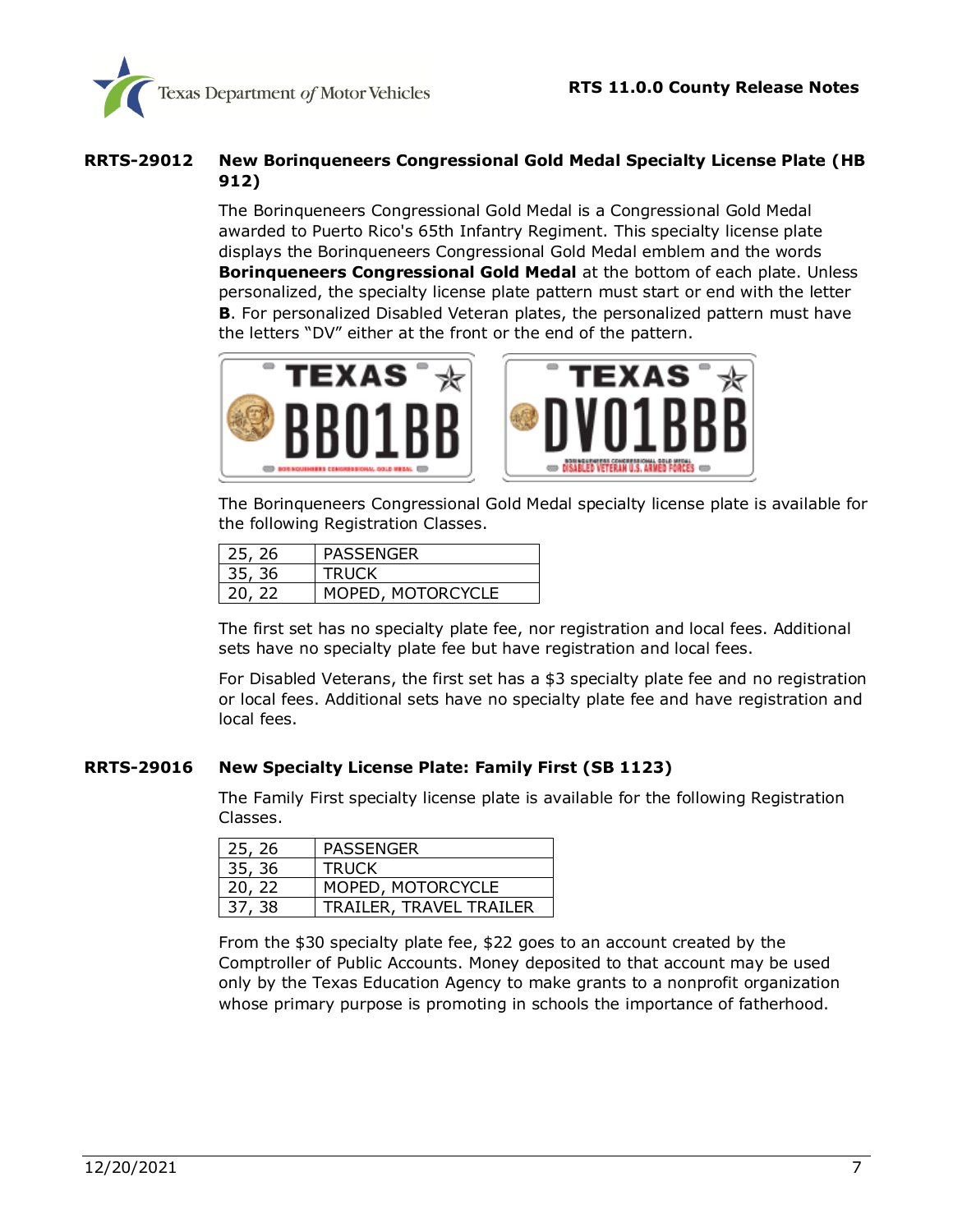

### <span id="page-7-0"></span>**[RRTS-29018](https://jira.txdmv.gov/browse/RRTS-29018) New Specialty License Plate: Make-A-Wish (HB 1863)**

The Make-A-Wish specialty license plate is available for the following Registration Classes.

| 25, 26 | PASSENGER               |
|--------|-------------------------|
| 35, 36 | <b>TRUCK</b>            |
| 20, 22 | MOPED, MOTORCYCLE       |
| 37, 38 | TRAILER, TRAVEL TRAILER |

From the \$30 specialty plate fee, \$22 goes to an account created by the Comptroller of Public Accounts. Money deposited to that account may be used only by the Health and Human Services Commission to make grants to a nonprofit organization that has a history of granting wishes to children diagnosed with a critical illness for the purpose of granting those wishes.

### <span id="page-7-1"></span>**[RRTS-29030](https://jira.txdmv.gov/browse/RRTS-29030) New U.S. Navy Submarine Service (Officer & Enlisted) Specialty License Plate (SB 791)**

The U.S. Navy Submarine Service (Officer & Enlisted) specialty license plates are available for persons who served on a submarine while in the United States Navy. The license plates display the words **U.S. Navy Submarine Service** at the bottom of each plate and include a depiction of the Submarine Warfare insignia on the left side of the plate. The gold insignia is for officers and silver is for enlisted personnel.





The U.S. Navy Submarine Service (Officer & Enlisted) specialty license plate is available for the following Registration Classes.

| 25, 26 | PASSENGER               |
|--------|-------------------------|
| 35, 36 | <b>TRUCK</b>            |
| 20, 22 | MOPED, MOTORCYCLE       |
| 37, 38 | TRAILER, TRAVEL TRAILER |

There is no specialty plate fee, but registration and local fees must be paid.

For Disabled Veterans, the first set has a \$3 specialty plate fee and no registration or local fees. Additional sets have no specialty plate fee and have registration and local fees.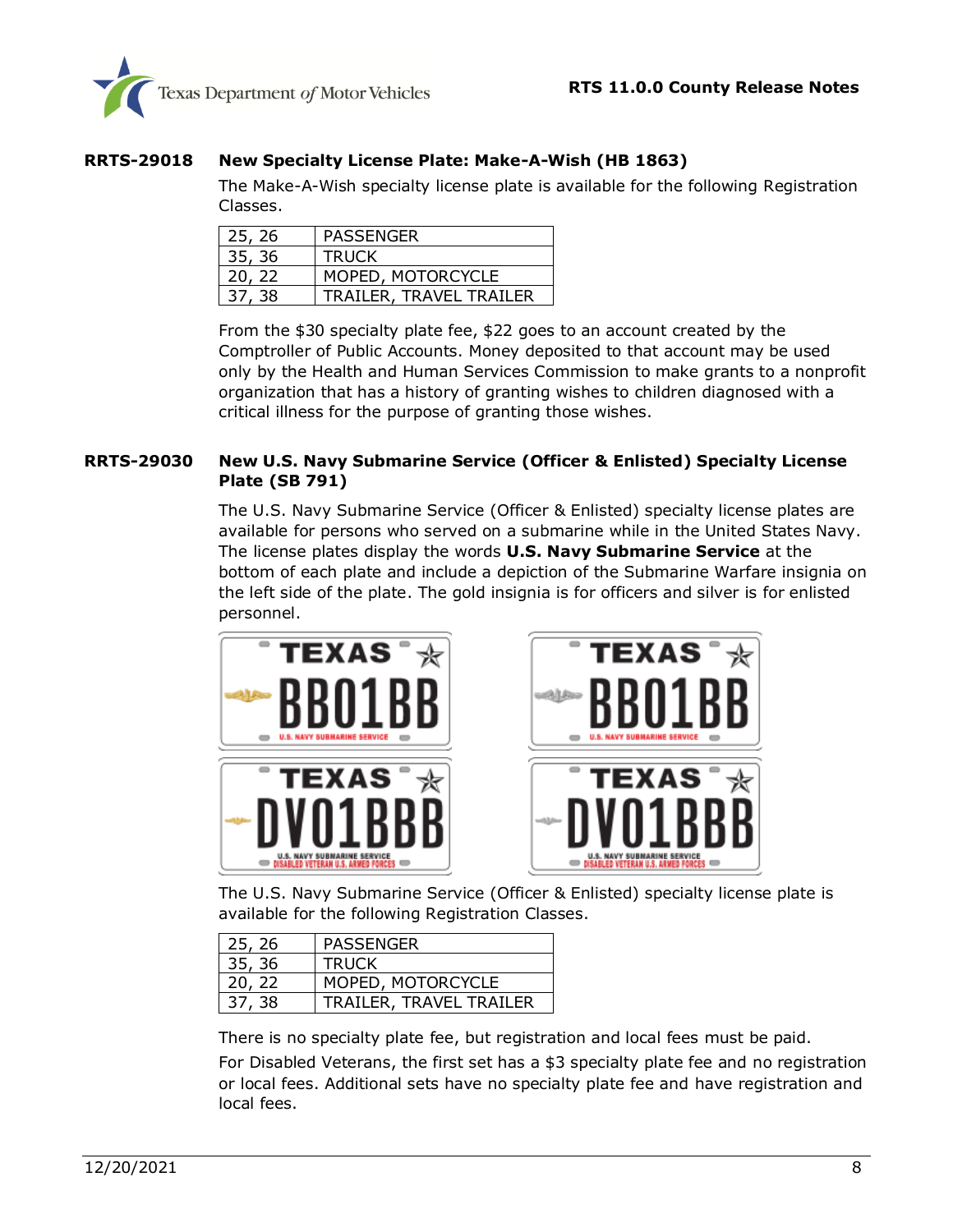

### <span id="page-8-0"></span>**[RRTS-29669](https://jira.txdmv.gov/browse/RRTS-29669) Added the ISA to Disabled Veteran License Plates (SB 792)**

As a result of SB 792, anyone parking in a disabled parking space must have a license plate or disabled parking placard that features the International Symbol of Access (ISA).

**Previously:** Disabled Veteran license plates do not feature the ISA unless the license plate is personalized, and the \$40 personalization fee is paid.

**Change:** Disabled Veteran license plates can feature the ISA and the personalization fee to obtain the ISA on a Disabled Veteran license plate is no longer required.

Here are two examples of the Disabled Veteran license plate with the ISA:





Beginning on January 1, 2022, motorists with Disabled Veteran license plates wanting to use disabled parking spaces must apply for a disabled parking placard and/or a new Disabled Veteran license plate with ISA if the veteran meets the eligibility requirements. A newly certified Disabled Veteran with a permanent disability status, can request a maximum of two Disabled Veteran ISA license plates and/or parking placards.

Additionally, on January 1, 2022, applicants for a disabled parking placard must get the signature of a medically licensed professional on the application.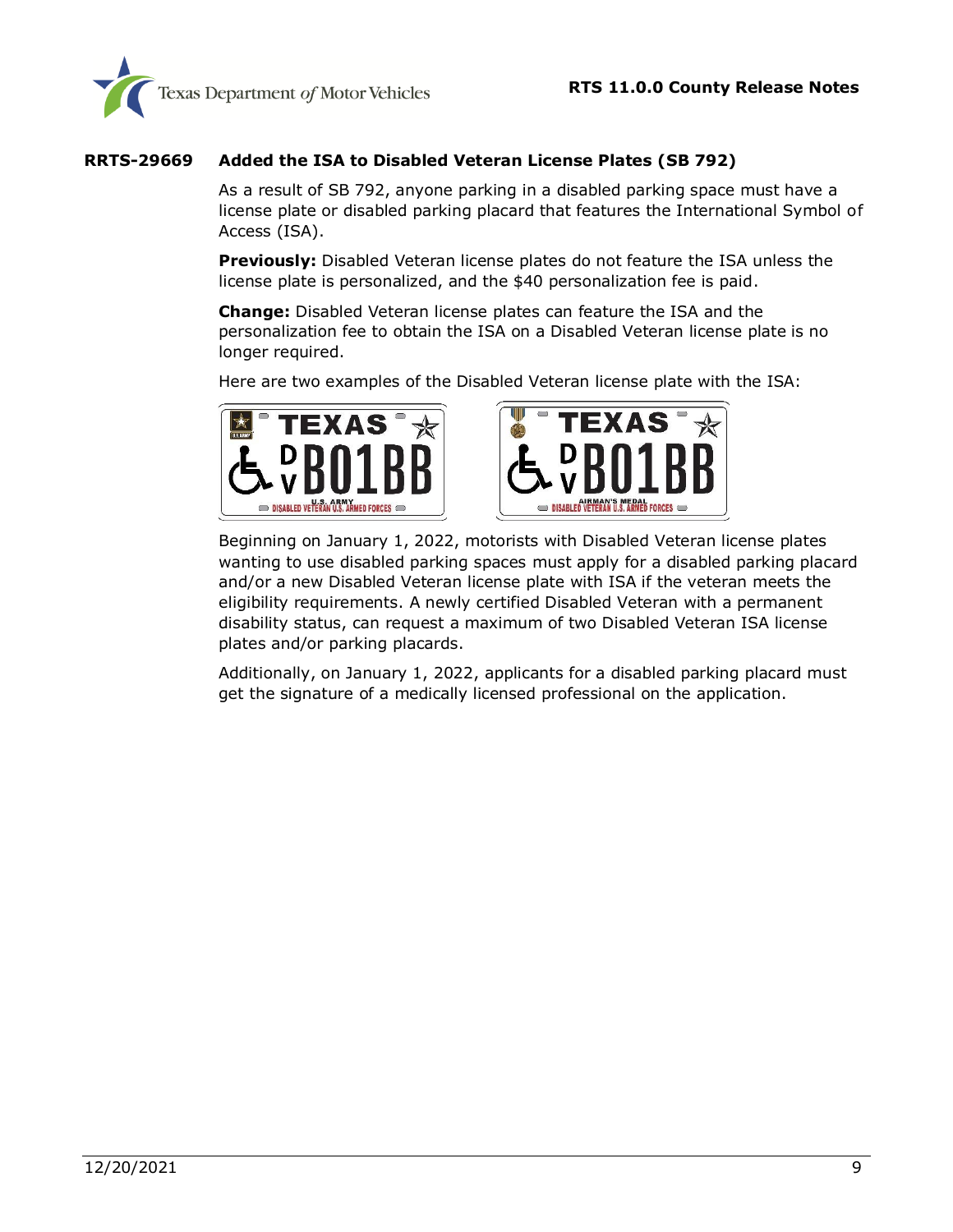

Changes to the **Disabled Person Information** screen (MRG002):

- Added the **Medically Certified** radio button, which must be selected if the customer meets the eligibility requirements to process and issue disabled parking placards.
- Added the **Existing Disabled Veteran ISA Plate** check box, which tracks existing Disabled Veterans who opt for the new DV ISA plate and must be checked for the number of placards to be issued.

| Texas Department of Motor Vehicles<br>HELPING TEXANS GO. HELPING TEXAS GROW.<br><b>REGISTRATION &amp; TITLE SYSTEM</b> |                                                                     |
|------------------------------------------------------------------------------------------------------------------------|---------------------------------------------------------------------|
| <b>Local Options</b><br>Accounting<br>Miscellaneous<br><b>Inventory</b> Funds<br>Customer<br>Reports                   | Exit<br>Help                                                        |
| <b>Disabled Person Information MRG022</b>                                                                              |                                                                     |
|                                                                                                                        |                                                                     |
| Applicant ID: 32587400                                                                                                 |                                                                     |
| ID Type:<br>Select One:                                                                                                | ×                                                                   |
| <b>O</b> Institution                                                                                                   | <b>Disabled Person</b><br>Medically Certified<br><b>Newly added</b> |
|                                                                                                                        |                                                                     |
| Institution Name:                                                                                                      |                                                                     |
|                                                                                                                        | Address:<br><b>USA</b>                                              |
|                                                                                                                        |                                                                     |
| <b>Disabled Person:</b><br>First Name:                                                                                 | ÷.<br><b>TX</b>                                                     |
| Middle Initial:                                                                                                        | County No: 2                                                        |
| Last Name:                                                                                                             |                                                                     |
|                                                                                                                        |                                                                     |
| Select Type:<br>Permanent                                                                                              | <b>Contact Information:</b><br><b>Temporary</b><br>E-Mail:          |
|                                                                                                                        | Phone No:                                                           |
|                                                                                                                        | NO RECORD FOUND                                                     |
| Select as Appropriate:                                                                                                 | Regord Not Applicable                                               |
| <b>Existing Disabled Plate</b>                                                                                         |                                                                     |
| Existing Disabled Veteran Plate                                                                                        | Existing Disabled Veteran ISA Plate                                 |
| Number of Plates:                                                                                                      | <b>Newly added</b>                                                  |
|                                                                                                                        |                                                                     |
|                                                                                                                        | Enter<br>Cancel<br>Help                                             |

To assist in the manufacturing process for the newly designed Disabled Veteran (DV) ISA plates, an exclamation point ("!") is used in the manufactured plate number as a placeholder for the Stacked DV text characters. As a result, you will see **!** in the **Mfg Plate No** field and **DV** in the **Plate No** field on the **Special Plate Information SPL002** screen.



**Plate with Stacked DV Alpha Characters**

|                              | Plate No: 01DV708                                         | Owner Name:<br>Owner ID:       |
|------------------------------|-----------------------------------------------------------|--------------------------------|
| Plate Age: 0                 | Term: $1$                                                 |                                |
|                              | Plate Type: DV 11TH ARMORED CAL REG ISA<br>$\checkmark$   |                                |
|                              | Organization: DV 11TH ARMORED CAL REG ISA<br>$\checkmark$ | Owner Address:<br>$\nabla$ USA |
|                              | Request Type: MANUFACTURE<br>$\checkmark$                 |                                |
| Mfg Plate No: 01!708         | <b>ISA</b>                                                |                                |
| Application Date: 12/03/2021 | Vehicle Wt cannot be >18,000 lbs                          | <b>TX</b>                      |
| Mfg Request Date: 12/06/2021 |                                                           |                                |
| Expires: 11                  | 12022                                                     | E-Mail:                        |
| County Of Residence: 2       |                                                           |                                |
| <b>Auction Price:</b>        |                                                           | Phone No:                      |
|                              |                                                           |                                |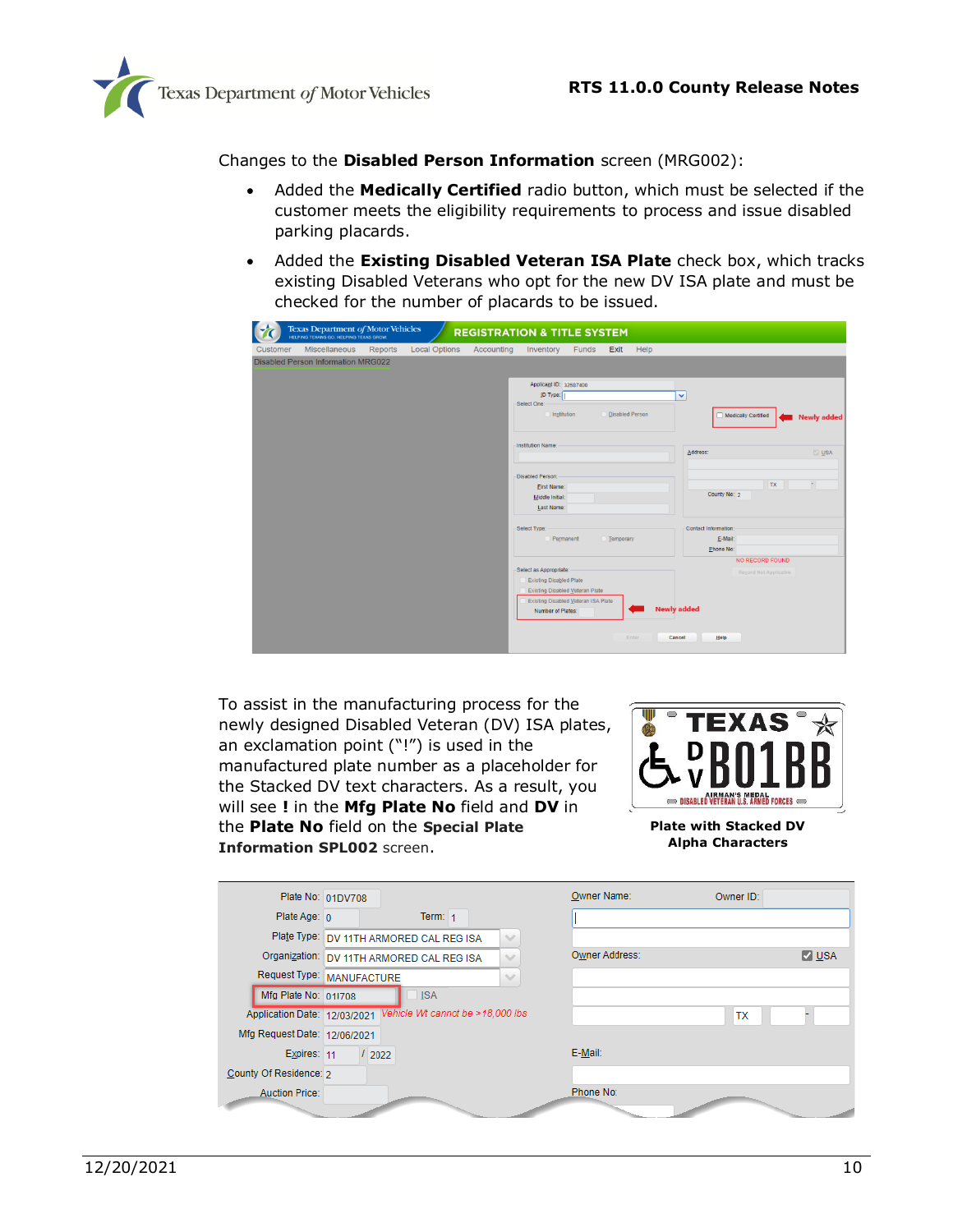

The receipt also indicates the plate number and manufactured plate number.

| COUNTY, ANDRER<br>PLATE NO: 01DV708                                                   | TAC NAME: ROBIN HARPER | EFFECTIVE DATE: 12/03/2021                          |
|---------------------------------------------------------------------------------------|------------------------|-----------------------------------------------------|
| CUSTOMER NAME AND ADDRESS<br>ASDF<br>ASDF<br>ASDF, TX 23423                           | EMPLOYEE ID: KHARREL   | EXPIRATION DATE: 11/2022 TERM: 1<br>TRANSACTION ID: |
| PLATE TYPE: DV 11TH ARMORED CAL REG ISA<br>ORGANIZATION - BV 11TH ARMORED CAL REG ISA |                        |                                                     |
| MFG PLATE NO: 01!708                                                                  |                        |                                                     |

#### <span id="page-10-1"></span>**[RRTS-29678](https://jira.txdmv.gov/browse/RRTS-29678) Extend Online Renewal to 12 Months Past the Expiration Date (HB 2152)**

**Previously:** Customers could renew the motor vehicle registration up to 9 months past the expiration date of their registration if they have not received a citation.

**Change:** Customers can now renew the motor vehicle registration up to 12 months past the expiration date of their registration if they have not received a citation. Also, if the renewal is within the renewal period for the next annual registration period, the customer may opt to renew for a two-year period.

Customers will have the option to renew for a one-year or two-year registration period; registration and local county fees will be doubled for a two-year renewal but only one Processing and Handling (P&H) Fee will be charged because one registration sticker is being printed/issued.

### <span id="page-10-0"></span>Cognos Enhancements in RTS POS 11.0

#### <span id="page-10-2"></span>**[COG-535](https://jira.txdmv.gov/browse/COG-535) Updated the EFT Remittances New Order Vendor Specialty Plates Report**

To better display the two-county commission components, the following changes were made to the EFT Remittances New Order Vendor Specialty Plates report:

- The eighth column heading is now **Plate Fee TxDMV Fund Adm. Cost**
- The ninth column heading is now **Plate Fee County Comm.**, which displays the values in the **Quantity** column multiplied by \$0.50.
- The new twelfth column is now **Pers. Fee County Comm.**, which displays the EFT remittance amount minus the amount displayed in the **Plate Fee County Comm.** column.